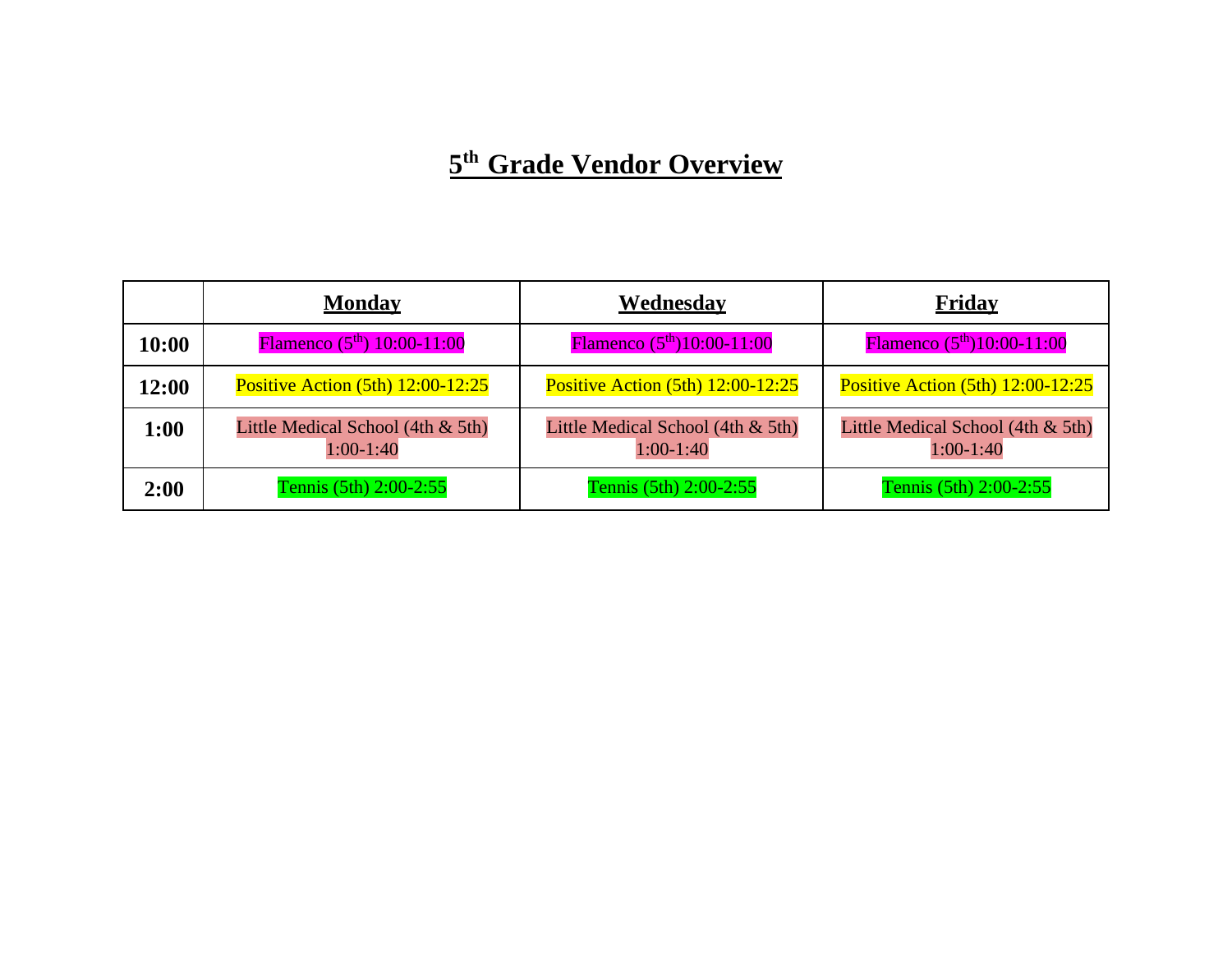## **Little Medical School Overview**

**Company Name**: Little Medical School Greater Houston Area

**Instructor Name**: Diane Emordi

**Course Name:** Little Medical School

**Course Description**: Our program encourages children to explore the exciting and inspiring world of medicine. This includes veterinary medicine! We will use interactive demonstrations. Kids learn how the body and organs work as well as how veterinarians care for a dog.

Nuestro programa anima a los niños a explorar el apasionante e inspirador mundo de la medicina. ¡Esto incluye la medicina veterinaria! Utilizaremos demostraciones interactivas. Los niños aprenden cómo funcionan el cuerpo y los órganos, y cómo los veterinarios cuidan a un perro.

**Materials Needed**: Markers/Plain Paper

**Grade Level**: 5th Grade

**# of Seats in each session**: 25 seats

**Course Run Time**: 40 minutes each

**Days**: MWF

**Time Slot**: 4th-5th grade 1:00pm-1:40pm

**Google Class Code**: 4th & 5th grader code: kbnwtcx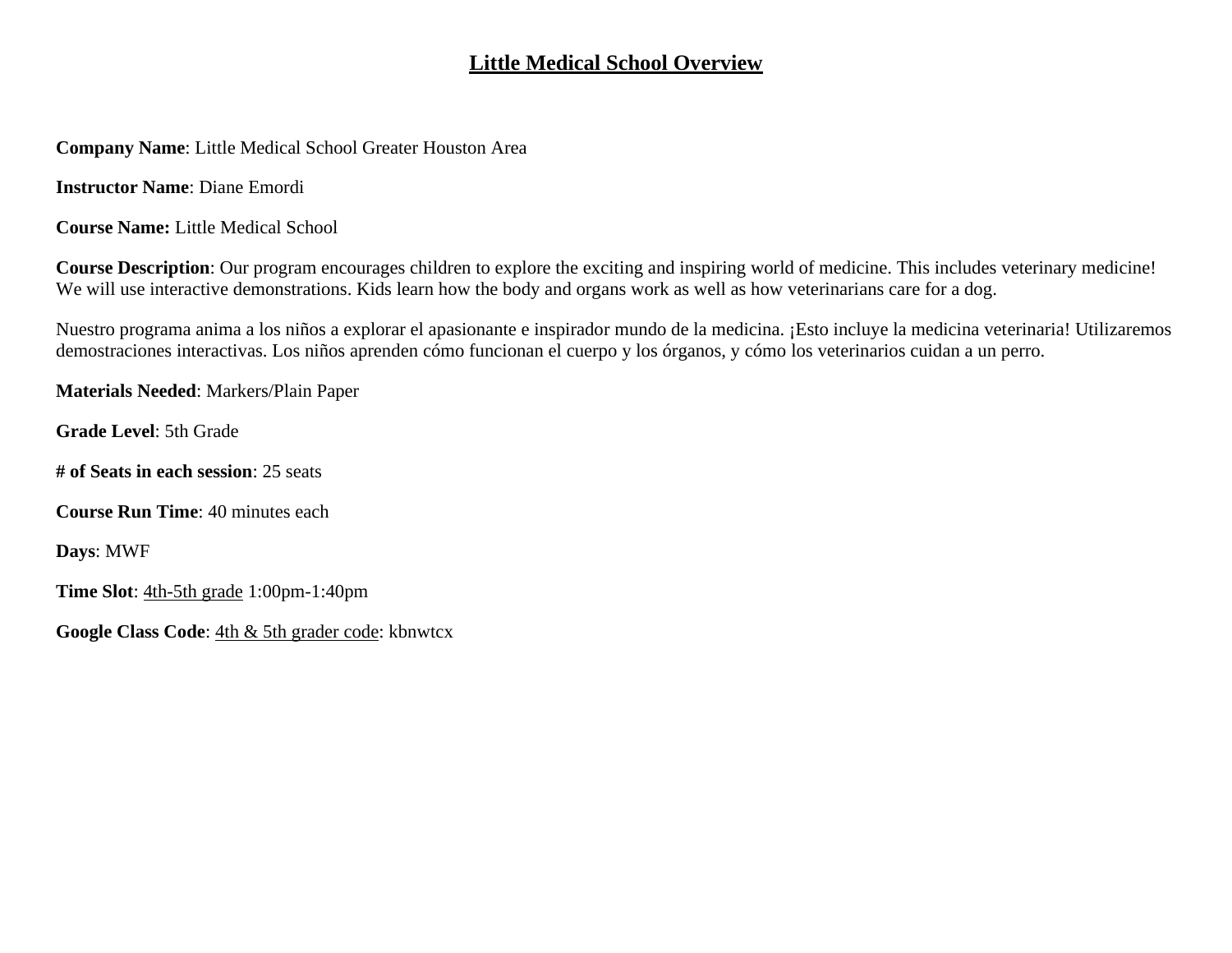## **Tennis Overview**

**Company Name**: Match Point

**Instructor Name**: Mr. Martinez and Miss Lang

**Course Name:** Tennis

**Course Description**: Match Point presents Virtual Tennis While we all work together to keep our community and loved ones safe, Tennis is a fun, active way for the entire family to enjoy and learn. Each session we will share tennis tips and fun activities for our students to enjoy with the family. Hurry and sign-up! Only twenty-five spots. Once you have signed up you will receive a message when you can pick-up equipment.

Match Point presenta Virtual Tennis Mientras todos trabajamos juntos para mantener a nuestra comunidad y seres queridos seguros, Tennis es una forma divertida y activa para que toda la familia disfrute y aprenda. Cada sesión compartiremos consejos de tenis y actividades divertidas para que nuestros estudiantes disfruten con la familia. ¡Date prisa y regístrate! Solo veinticinco lugares. Una vez que se haya registrado, recibirá un mensaje cuando pueda recoger el equipo. Punto decisivo

**Materials Needed**: Students will be allowed to check out two tennis rackets, foam balls, and tennis tape. We will schedule a equipment pick-up time for each campus.

**Grade Level**: 5th grade

**# of Seats in each session**: 25 seats

**Course Run Time**: 55 minutes each

**Days**: MWF

**Time Slot**: 5th grade 2:00-2:55

**Google Class Code**: qlyrzkv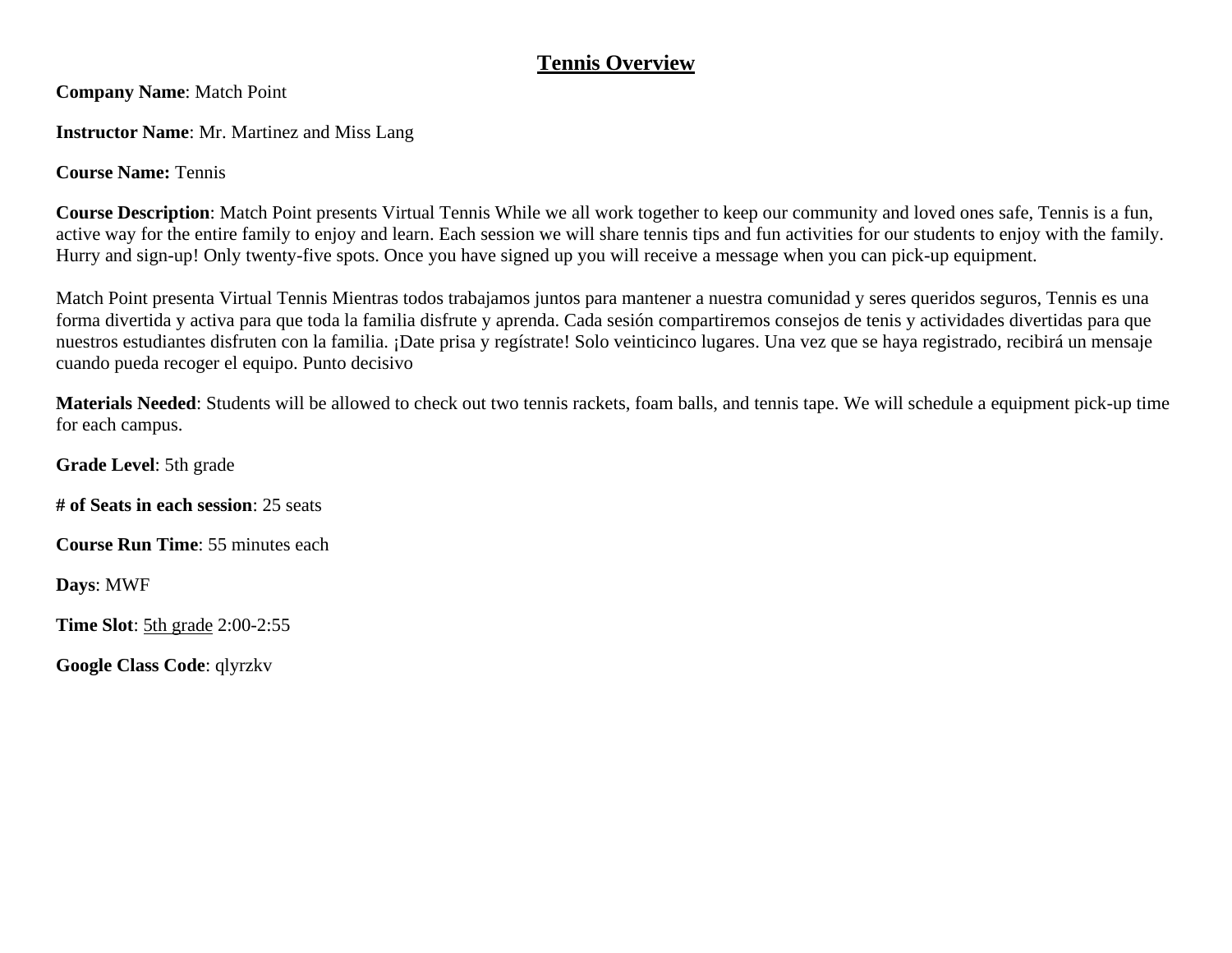#### **Flamenco Overview**

**Company Name**: Young Audiences of Houston

**Instructor Name**: Ana Barcelo

**Course Name:** Flamenco

**Course Description**: Flamenco is an artistic expression that resulted from the combination of singing, dance, and guitar accompaniment, respectively called cante, baile and toque. Join professional Flamenco dancers from HFC to learn more about the beauty, strength, and variety that exists within the Flamenco dance and culture. Students will gain a deeper appreciation of this art through a brief introduction to the origin and history of Flamenco, as well as an explanation of the performance elements that compose this dance. The participants will complete the program by learning choreographed routines.

El flamenco es una expresión artística que resulta de la combinación de canto, baile y acompañamiento de guitarra, respectivamente llamado cante, baile y toque. Únase a los bailarines de flamenco profesionales de HFC para aprender más sobre la belleza, la fuerza y la variedad que existe dentro del baile y la cultura del flamenco. Los estudiantes obtendrán una apreciación más profunda de este arte a través de una breve introducción al origen y la historia del flamenco, así como una explicación de los elementos de actuación que componen este baile. Los participantes completarán el programa aprendiendo rutinas coreografiadas.

**Materials Needed**: An open space

**Grade Level**: 5th Grade

**# of Seats in each session**: 15 seats

**Course Run Time**: 60 minutes

**Days**: MWF

**Time Slot**: 10 AM - 11 AM

**Google Class Code**: yncv27c